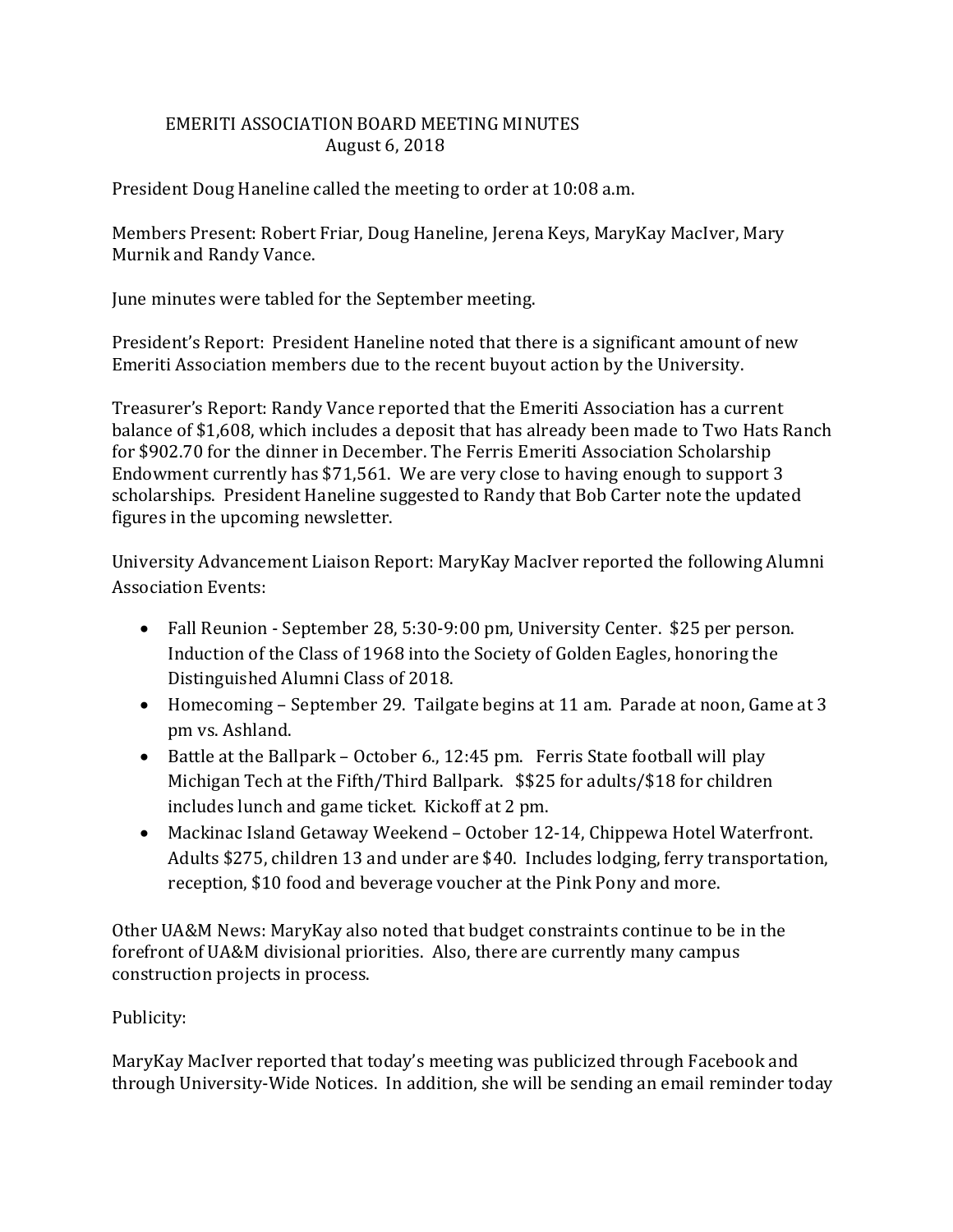to the membership regarding the picnic next week and a "save the date" information for the Fall luncheon.

Social: MaryKay reported for Jane Pole.

- The picnic is August 15 beginning at 11:30 am at Hemlock Park. Please bring a dish to pass and your own table service. The alumni office is picking up the chicken and the beverages, and they will take the equipment back to catering after the picnic. MaryKay asked if some of the board directors could volunteer to come early to help set up and also mentioned that Walt used to bring tablecloths for the food table, so we will need someone to do this. Jane is bringing equipment to wash the tables.
- The Fall Luncheon is September 25 at 11:30 am at Artworks in the lower gallery. Note that this venue is handicap accessible. The rental fee is \$120. Mary Murnik indicated that Artworks takes credit cards. MaryKay will follow up with the payment. Registration is \$15 and the RSVP is September 14. MaryKay was able to contact Pere Marquette Catering. Deb will need the final numbers by September 21. The initial numbers to Deb was between 40 and 50. The menu is Chef Salad Bar, sandwiches with meat, cheese and condiments, Antipasto platter, a cheese board with crackers and homemade potato chips with dip and "something wonderful" for dessert. There will also be ice tea, lemonade, coffee, creamer and sugar.
- The Holiday Dinner at Two Hats Ranch on December 9 begins at 3 pm with dinner at 4 pm. The cost is \$30 per person and the deadline to RSVP is November 28. Note there is limited seating for 60. Jerena commented that it will be important to have a map with the registration form, as it is tricky to get to. She also recommended that we arrange for rides or driving in tandem for anyone who hasn't been to the venue before. The menu is a choice of Prime Rib, Airline Chicken Breast or Vegetable Lasagna, which will need to be noted on the registration form. Attendees can bring their own bottle of wine and the staff will uncork and pour. The program will be discussed at the August 14 Social Committee meeting. Note that that Two Hats Ranch has rooms available for rent at \$145 per night if anyone would like to reserve one for the evening.

Jane's note to the board: Thanks to Doug, Randy, MaryKay, the FSUEA Board and Julie Doyle for your support and assistance.

Membership: MaryKay reported for Barb. We have lots of new members due to the buyout incentive this past spring. The problem is that we found out about their Emeriti status after they left. Because we were unable to contact them before they ended their employment, it was suggested that a written invitation be sent to the Fall Luncheon, and that we consider hosting them for their first event.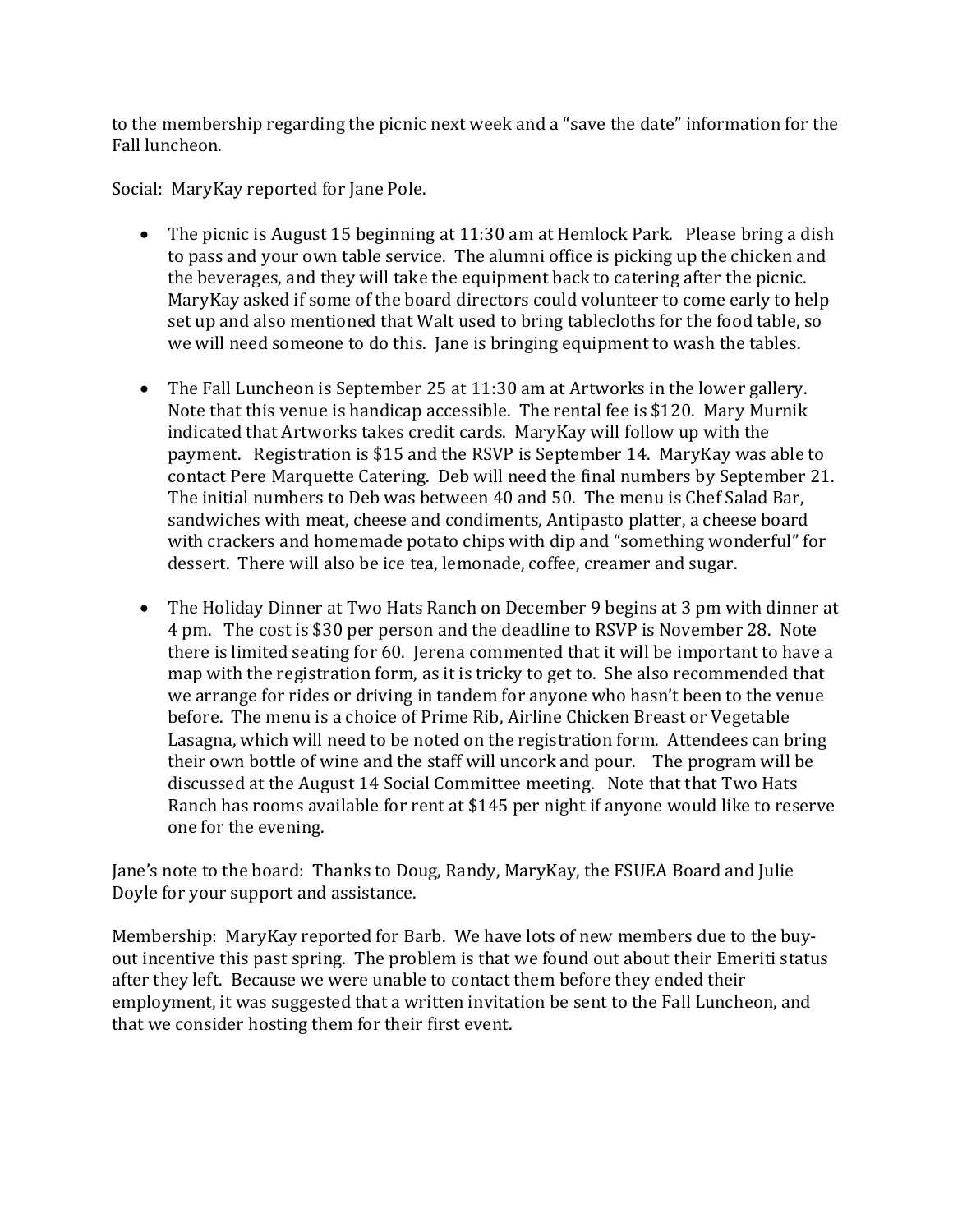Service: MaryKay contacted Jim, and all condolence cards are up to date.

Professional Concerns: Bob Friar reported that he has not had a response from Marilyn Keigley regarding presenting a program for the Fall Luncheon despite many attempts to contact her. He suggested that we seek a different individual to present. The directors discussed, and it was suggested that Lynn Scheible be asked to present about Artworks. Jerena volunteered to make the contact with Lynn. (Note that the contact was made post meeting and accepted). We will need to include her in the count for lunch.

Fundraising: Our endowment balance was updated with the treasurer's report. Bob Friar asked how the recipient is chosen. MaryKay responded that the recipient is chosen by Financial Aid. Bob asked if we could use a process similar to the Ferris Foundation scholarship. MaryKay responded that we have reserved the right to choose our own recipient via an application process in our established criteria. Doug commented that next year, we should have 2 recipients and we may have 3 the following year. There is also a possibility of adding a 6th scholarship for Kendall if their emeriti members participate in our fundraising efforts.

Helen's Garden: MaryKay MacIver reported that watering was the issue in July – between Alice, MK and Jen Yontz, we kept the garden watered. Thanks to the grounds staff for providing a sprinkler with a timer and also for repairing the spigot on the south side of the garden. The garden required only a few hours of maintenance last month for weeding and deadheading. We will need a few more hands for the fall cleanup including removing annuals and final pruning. Mary Murnik indicated she is available to help. Sigma Pi will assist with raking out the beds after the leaves fall. President Haneline suggested that the Garden might be a great topic for the Spring edition of The Ferris Magazine, and that he will send a note to Anne Hogenson.

Arizona and Florida Liaisons: No report

Newsletter: Randy Vance reported that the deadline for the Fall newsletter is August 15. The newsletter needs to be ready as quickly as possible in order for it to be delivered in time for members to RSVP to the luncheon. Randy mentioned that changes in the newsletter schedule structure may be necessary given budget constraints. We may need to go to 2 or 3 issues a year instead of 4. This will require some brainstorming for ideas on how to get information to membership in a timely manner. President Haneline suggested that this topic be discussed in detail at the September meeting.

Social Media: MaryKay has been posted information and events that would interest Emeriti members. She also noted that members of the board can also be admins. It was suggested that Jane Pole could be added so she can post information about events.

Old Business: None